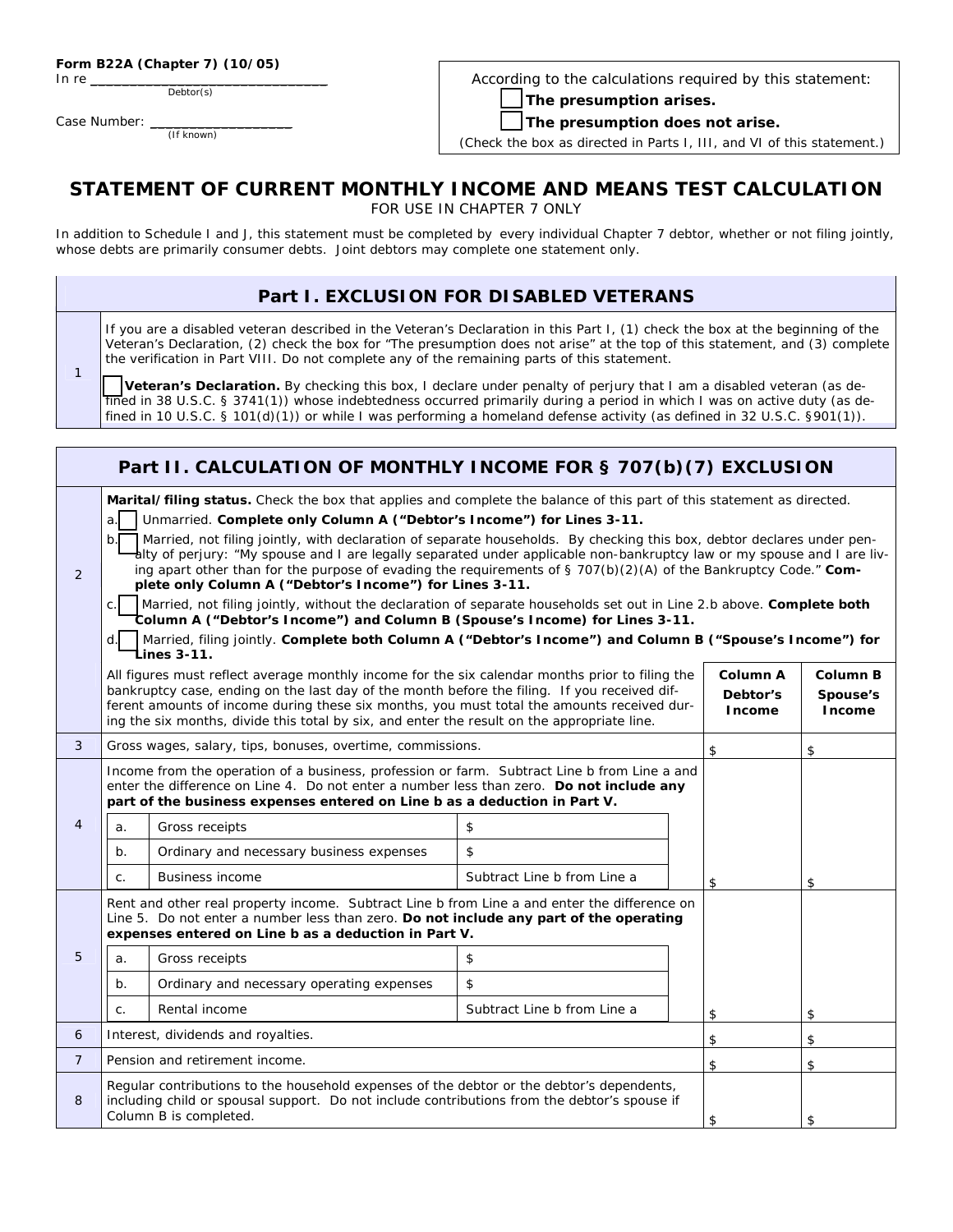| 9                                                                                                                                                                                                                                                                                                                                                  | Unemployment compensation. Enter the amount in Column A and, if applicable, Column B.<br>However, if you contend that unemployment compensation received by you or your spouse<br>was a benefit under the Social Security Act, do not list the amount of such compensation in<br>Column A or B, but instead state the amount in the space below: |                                                                                                                                                                      |                      |           |     |  |    |
|----------------------------------------------------------------------------------------------------------------------------------------------------------------------------------------------------------------------------------------------------------------------------------------------------------------------------------------------------|--------------------------------------------------------------------------------------------------------------------------------------------------------------------------------------------------------------------------------------------------------------------------------------------------------------------------------------------------|----------------------------------------------------------------------------------------------------------------------------------------------------------------------|----------------------|-----------|-----|--|----|
|                                                                                                                                                                                                                                                                                                                                                    |                                                                                                                                                                                                                                                                                                                                                  | Unemployment compensation claimed to<br>be a benefit under the Social Security Act                                                                                   | Debtor $\frac{1}{2}$ | Spouse \$ |     |  | \$ |
| Income from all other sources. If necessary, list additional sources on a separate page. Do<br>not include any benefits received under the Social Security Act or payments received as a<br>victim of a war crime, crime against humanity, or as a victim of international or domestic<br>terrorism. Specify source and amount.<br>10 <sup>1</sup> |                                                                                                                                                                                                                                                                                                                                                  |                                                                                                                                                                      |                      |           |     |  |    |
|                                                                                                                                                                                                                                                                                                                                                    | a.                                                                                                                                                                                                                                                                                                                                               |                                                                                                                                                                      |                      |           | \$  |  |    |
|                                                                                                                                                                                                                                                                                                                                                    | b.                                                                                                                                                                                                                                                                                                                                               |                                                                                                                                                                      |                      |           | \$. |  |    |
|                                                                                                                                                                                                                                                                                                                                                    |                                                                                                                                                                                                                                                                                                                                                  | Total and enter on Line 10                                                                                                                                           |                      |           |     |  |    |
| 11                                                                                                                                                                                                                                                                                                                                                 | $total(s)$ .                                                                                                                                                                                                                                                                                                                                     | Subtotal of Current Monthly Income for § 707(b)(7). Add Lines 3 thru 10 in<br>Column A, and, if Column B is completed, add Lines 3 through 10 in Column B. Enter the |                      |           |     |  |    |
| 12                                                                                                                                                                                                                                                                                                                                                 | Total Current Monthly Income for $\S$ 707(b)(7). If Column B has been completed,<br>add Line 11, Column A to Line 11, Column B, and enter the total. If Column B has not been<br>\$<br>completed, enter the amount from Line 11, Column A.                                                                                                       |                                                                                                                                                                      |                      |           |     |  |    |

|    | Part III. APPLICATION OF § 707(b)(7) EXCLUSION                                                                                                                                                                                            |    |
|----|-------------------------------------------------------------------------------------------------------------------------------------------------------------------------------------------------------------------------------------------|----|
| 13 | <b>Annualized Current Monthly Income for § 707(b)(7).</b> Multiply the amount from Line 12 by<br>the number 12 and enter the result.                                                                                                      | \$ |
| 14 | <b>Applicable median family income.</b> Enter the median family income for the applicable state and<br>household size. (This information is available by family size at www.usdoj.gov/ust/ or from the clerk of<br>the bankruptcy court.) |    |
|    | b. Enter debtor's household size:<br>a. Enter debtor's state of residence:                                                                                                                                                                | \$ |
|    | Application of Section 707(b)(7). Check the applicable box and proceed as directed.                                                                                                                                                       |    |
| 15 | The amount on Line 13 is less than or equal to the amount on Line 14. Check the box for "The pre-<br>sumption does not arise" at the top of page 1 of this statement, and complete Part VIII; do not complete Parts IV, V, VI<br>or VII.  |    |
|    | The amount on Line 13 is more than the amount on Line 14. Complete the remaining parts of this state-                                                                                                                                     |    |

**The amount on Line 13 is more than the amount on Line 14.** Complete the remaining parts of this statement.

**Complete Parts IV, V, VI, and VII of this statement only if required. (See Line 15.)** 

|    | Part IV. CALCULATION OF CURRENT MONTHLY INCOME FOR § 707(b)(2)                                                                                                                                                                                                                           |    |  |
|----|------------------------------------------------------------------------------------------------------------------------------------------------------------------------------------------------------------------------------------------------------------------------------------------|----|--|
| 16 | Enter the amount from Line 12.                                                                                                                                                                                                                                                           |    |  |
| 17 | <b>Marital adjustment.</b> If you checked the box at Line 2.c, enter the amount of the income listed in Line<br>11, Column B that was NOT regularly contributed to the household expenses of the debtor or the debtor's<br>dependents. If you did not check box at Line 2.c, enter zero. |    |  |
| 18 | <b>Current monthly income for § 707(b)(2).</b> Subtract Line 17 from Line 16 and enter the result.                                                                                                                                                                                       | \$ |  |

|     | Part V. CALCULATION OF DEDUCTIONS ALLOWED UNDER § 707(b)(2)                                                                                                                                                                                                                                                                             |  |  |
|-----|-----------------------------------------------------------------------------------------------------------------------------------------------------------------------------------------------------------------------------------------------------------------------------------------------------------------------------------------|--|--|
|     | Subpart A: Deductions under Standards of the Internal Revenue Service (IRS)                                                                                                                                                                                                                                                             |  |  |
| 19  | National Standards: food, clothing, household supplies, personal care, and miscella-<br>neous. Enter "Total" amount from IRS National Standards for Allowable Living Expenses for the applica-<br>ble family size and income level. (This information is available at www.usdoj.gov/ust/ or from the clerk of<br>the bankruptcy court.) |  |  |
| 20A | Local Standards: housing and utilities; non-mortgage expenses. Enter the amount of the<br>IRS Housing and Utilities Standards; non-mortgage expenses for the applicable county and family size.                                                                                                                                         |  |  |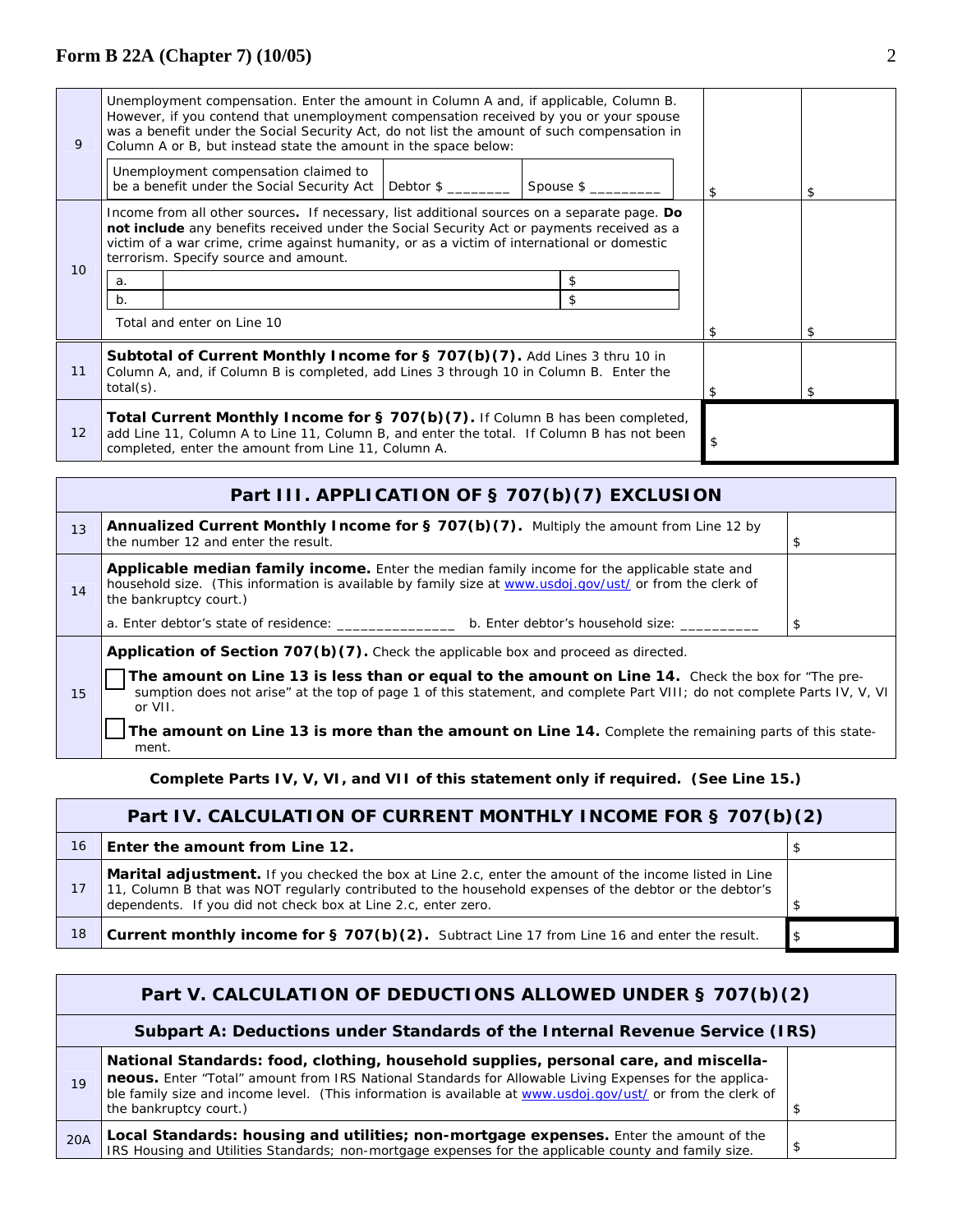|     | (This information is available at www.usdoj.gov/ust/ or from the clerk of the bankruptcy court).                                                                                                                     |                                                                                                                                                                                                                                                                                                                                                                                                                                                                                                                                                                                                                                                                           |                              |    |
|-----|----------------------------------------------------------------------------------------------------------------------------------------------------------------------------------------------------------------------|---------------------------------------------------------------------------------------------------------------------------------------------------------------------------------------------------------------------------------------------------------------------------------------------------------------------------------------------------------------------------------------------------------------------------------------------------------------------------------------------------------------------------------------------------------------------------------------------------------------------------------------------------------------------------|------------------------------|----|
| 20B | zero.                                                                                                                                                                                                                | Local Standards: housing and utilities; mortgage/rent expense. Enter, in Line a below, the<br>amount of the IRS Housing and Utilities Standards; mortgage/rent expense for your county and family size<br>(this information is available at www.usdoj.gov/ust/ or from the clerk of the bankruptcy court); enter on<br>Line b the total of the Average Monthly Payments for any debts secured by your home, as stated in Line<br>42: subtract Line b from Line a and enter the result in Line 20B. Do not enter an amount less than                                                                                                                                       |                              |    |
|     | a.                                                                                                                                                                                                                   | IRS Housing and Utilities Standards; mortgage/rental expense                                                                                                                                                                                                                                                                                                                                                                                                                                                                                                                                                                                                              | \$                           |    |
|     | b.                                                                                                                                                                                                                   | Average Monthly Payment for any debts secured by your<br>home, if any, as stated in Line 42                                                                                                                                                                                                                                                                                                                                                                                                                                                                                                                                                                               | \$                           |    |
|     | C.                                                                                                                                                                                                                   | Net mortgage/rental expense                                                                                                                                                                                                                                                                                                                                                                                                                                                                                                                                                                                                                                               | Subtract Line b from Line a. | \$ |
| 21  |                                                                                                                                                                                                                      | Local Standards: housing and utilities; adjustment. if you contend that the process set out in<br>Lines 20A and 20B does not accurately compute the allowance to which you are entitled under the IRS<br>Housing and Utilities Standards, enter any additional amount to which you contend you are entitled, and<br>state the basis for your contention in the space below:                                                                                                                                                                                                                                                                                               |                              | \$ |
|     | Local Standards: transportation; vehicle operation/public transportation expense.                                                                                                                                    |                                                                                                                                                                                                                                                                                                                                                                                                                                                                                                                                                                                                                                                                           |                              |    |
|     |                                                                                                                                                                                                                      | You are entitled to an expense allowance in this category regardless of whether you pay the expenses of<br>operating a vehicle and regardless of whether you use public transportation.                                                                                                                                                                                                                                                                                                                                                                                                                                                                                   |                              |    |
| 22  | Check the number of vehicles for which you pay the operating expenses or for which the operating ex-<br>penses are included as a contribution to your household expenses in Line 8.<br>2 or more.<br>l0<br>$\vert$ 1 |                                                                                                                                                                                                                                                                                                                                                                                                                                                                                                                                                                                                                                                                           |                              |    |
|     |                                                                                                                                                                                                                      | Enter the amount from IRS Transportation Standards, Operating Costs & Public Transportation Costs for<br>the applicable number of vehicles in the applicable Metropolitan Statistical Area or Census Region. (This<br>information is available at www.usdoj.gov/ust/ or from the clerk of the bankruptcy court.)                                                                                                                                                                                                                                                                                                                                                          |                              | \$ |
| 23  | I1.                                                                                                                                                                                                                  | Local Standards: transportation ownership/lease expense; Vehicle 1. Check the number<br>of vehicles for which you claim an ownership/lease expense. (You may not claim an ownership/lease ex-<br>pense for more than two vehicles.)<br>2 or more.<br>Enter, in Line a below, the amount of the IRS Transportation Standards, Ownership Costs, First Car (avail-<br>able at www.usdoj.gov/ust/ or from the clerk of the bankruptcy court); enter in Line b the total of the Av-<br>erage Monthly Payments for any debts secured by Vehicle 1, as stated in Line 42; subtract Line b from<br>Line a and enter the result in Line 23. Do not enter an amount less than zero. |                              |    |
|     | a.                                                                                                                                                                                                                   | IRS Transportation Standards, Ownership Costs, First Car                                                                                                                                                                                                                                                                                                                                                                                                                                                                                                                                                                                                                  | \$                           |    |
|     | b.                                                                                                                                                                                                                   | Average Monthly Payment for any debts secured by Vehicle 1,<br>as stated in Line 42                                                                                                                                                                                                                                                                                                                                                                                                                                                                                                                                                                                       | \$                           |    |
|     | C.                                                                                                                                                                                                                   | Net ownership/lease expense for Vehicle 1                                                                                                                                                                                                                                                                                                                                                                                                                                                                                                                                                                                                                                 | Subtract Line b from Line a. | \$ |
| 24  |                                                                                                                                                                                                                      | Local Standards: transportation ownership/lease expense; Vehicle 2. Complete this Line<br>only if you checked the "2 or more" Box in Line 23.<br>Enter, in Line a below, the amount of the IRS Transportation Standards, Ownership Costs, Second Car<br>(available at www.usdoj.gov/ust/ or from the clerk of the bankruptcy court); enter in Line b the total of<br>the Average Monthly Payments for any debts secured by Vehicle 2, as stated in Line 42; subtract Line b<br>from Line a and enter the result in Line 24. Do not enter an amount less than zero.                                                                                                        |                              |    |
|     | a.                                                                                                                                                                                                                   | IRS Transportation Standards, Ownership Costs, Second Car                                                                                                                                                                                                                                                                                                                                                                                                                                                                                                                                                                                                                 | \$                           |    |
|     | $b$ .                                                                                                                                                                                                                | Average Monthly Payment for any debts secured by Vehicle 2,<br>as stated in Line 42                                                                                                                                                                                                                                                                                                                                                                                                                                                                                                                                                                                       | \$                           |    |
|     | C.                                                                                                                                                                                                                   | Net ownership/lease expense for Vehicle 2                                                                                                                                                                                                                                                                                                                                                                                                                                                                                                                                                                                                                                 | Subtract Line b from Line a. | \$ |
| 25  |                                                                                                                                                                                                                      | Other Necessary Expenses: taxes. Enter the total average monthly expense that you actually incur<br>for all federal, state and local taxes, other than real estate and sales taxes, such as income taxes, self em-<br>ployment taxes, social security taxes, and Medicare taxes. Do not include real estate or sales taxes.                                                                                                                                                                                                                                                                                                                                               |                              |    |
| 26  |                                                                                                                                                                                                                      | Other Necessary Expenses: mandatory payroll deductions. Enter the total average monthly<br>payroll deductions that are required for your employment, such as mandatory retirement contributions,<br>union dues, and uniform costs. Do not include discretionary amounts, such as non-mandatory<br>401(k) contributions.                                                                                                                                                                                                                                                                                                                                                   |                              | \$ |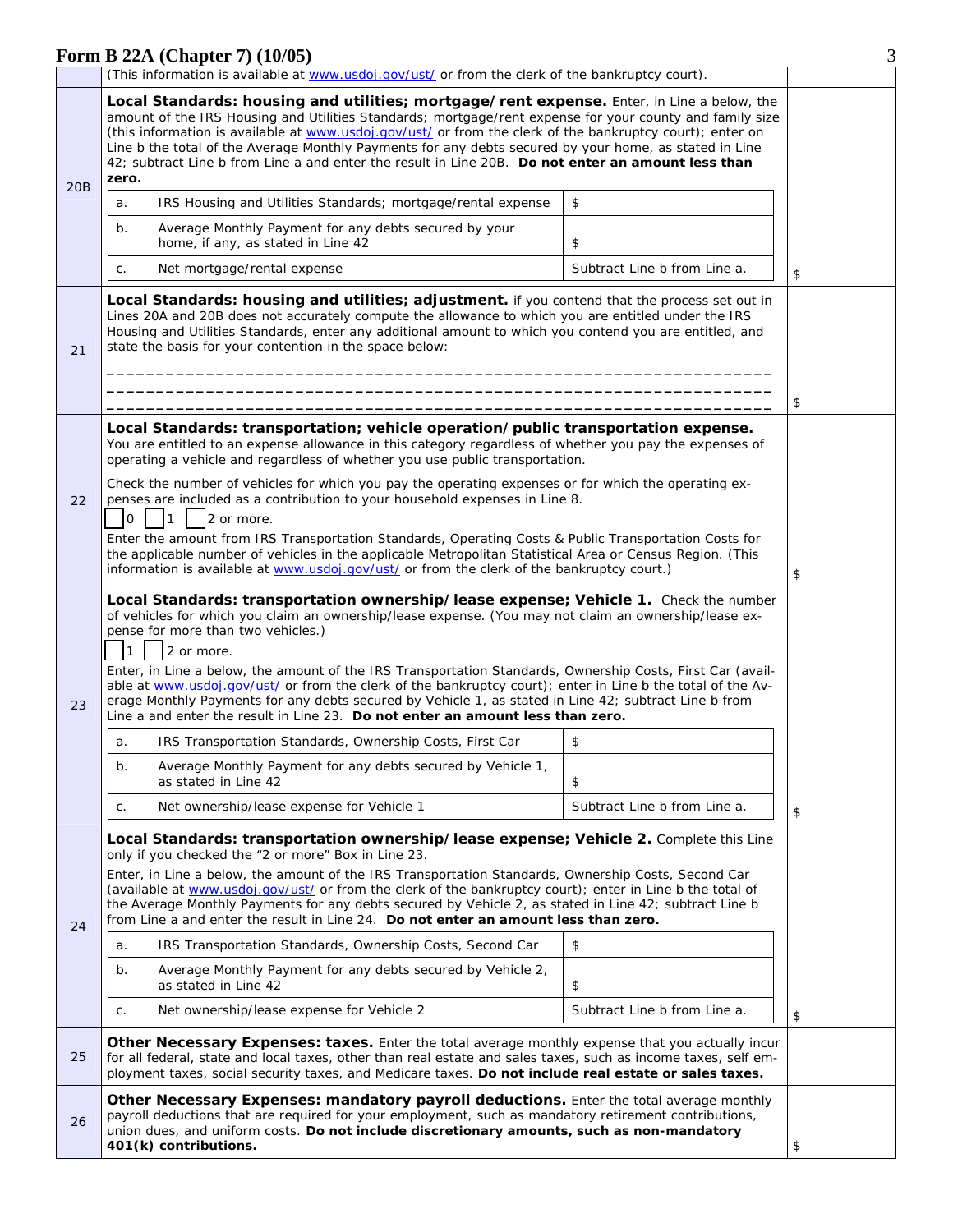| 27                                                                                                                                                                                                                                                                                                                                                                                             |       | <b>Other Necessary Expenses: life insurance.</b> Enter average monthly premiums that you actually<br>pay for term life insurance for yourself. Do not include premiums for insurance on your depend-<br>ents, for whole life or for any other form of insurance.                                                                                                                                                                                                                                             |                             |    | \$ |
|------------------------------------------------------------------------------------------------------------------------------------------------------------------------------------------------------------------------------------------------------------------------------------------------------------------------------------------------------------------------------------------------|-------|--------------------------------------------------------------------------------------------------------------------------------------------------------------------------------------------------------------------------------------------------------------------------------------------------------------------------------------------------------------------------------------------------------------------------------------------------------------------------------------------------------------|-----------------------------|----|----|
| Other Necessary Expenses: court-ordered payments. Enter the total monthly amount that<br>28<br>you are required to pay pursuant to court order, such as spousal or child support payments. Do not in-<br>clude payments on past due support obligations included in Line 44.                                                                                                                   |       |                                                                                                                                                                                                                                                                                                                                                                                                                                                                                                              |                             | \$ |    |
| Other Necessary Expenses: education for employment or for a physically or mentally<br>challenged child. Enter the total monthly amount that you actually expend for education that is a<br>29<br>condition of employment and for education that is required for a physically or mentally challenged depend-<br>ent child for whom no public education providing similar services is available. |       |                                                                                                                                                                                                                                                                                                                                                                                                                                                                                                              | \$                          |    |    |
| <b>Other Necessary Expenses: childcare.</b> Enter the average monthly amount that you actually ex-<br>30<br>pend on childcare. Do not include payments made for children's education.                                                                                                                                                                                                          |       |                                                                                                                                                                                                                                                                                                                                                                                                                                                                                                              | \$                          |    |    |
| 31                                                                                                                                                                                                                                                                                                                                                                                             |       | Other Necessary Expenses: health care. Enter the average monthly amount that you actually<br>expend on health care expenses that are not reimbursed by insurance or paid by a health savings account.<br>Do not include payments for health insurance listed in Line 34.                                                                                                                                                                                                                                     |                             |    | \$ |
| Other Necessary Expenses: telecommunication services. Enter the average monthly ex-<br>penses that you actually pay for cell phones, pagers, call waiting, caller identification, special long distance<br>32<br>or internet services necessary for the health and welfare of you or your dependents. Do not include any<br>amount previously deducted.                                        |       |                                                                                                                                                                                                                                                                                                                                                                                                                                                                                                              |                             | \$ |    |
| 33                                                                                                                                                                                                                                                                                                                                                                                             |       | Total Expenses Allowed under IRS Standards. Enter the total of Lines 19 through 32.                                                                                                                                                                                                                                                                                                                                                                                                                          |                             |    | \$ |
|                                                                                                                                                                                                                                                                                                                                                                                                |       | Subpart B: Additional Expense Deductions under § 707(b)                                                                                                                                                                                                                                                                                                                                                                                                                                                      |                             |    |    |
|                                                                                                                                                                                                                                                                                                                                                                                                |       | Note: Do not include any expenses that you have listed in Lines 19-32                                                                                                                                                                                                                                                                                                                                                                                                                                        |                             |    |    |
|                                                                                                                                                                                                                                                                                                                                                                                                |       | Health Insurance, Disability Insurance and Health Savings Account Expenses. List the<br>average monthly amounts that you actually expend in each of the following categories and enter the total.                                                                                                                                                                                                                                                                                                            |                             |    |    |
|                                                                                                                                                                                                                                                                                                                                                                                                | a.    | Health Insurance                                                                                                                                                                                                                                                                                                                                                                                                                                                                                             | \$                          |    |    |
| 34                                                                                                                                                                                                                                                                                                                                                                                             | $b$ . | Disability Insurance                                                                                                                                                                                                                                                                                                                                                                                                                                                                                         | \$                          |    |    |
|                                                                                                                                                                                                                                                                                                                                                                                                | С.    | <b>Health Savings Account</b>                                                                                                                                                                                                                                                                                                                                                                                                                                                                                | \$                          |    |    |
|                                                                                                                                                                                                                                                                                                                                                                                                |       |                                                                                                                                                                                                                                                                                                                                                                                                                                                                                                              | Total: Add Lines a, b and c |    | \$ |
| Continued contributions to the care of household or family members. Enter the actual<br>monthly expenses that you will continue to pay for the reasonable and necessary care and support of an<br>35<br>elderly, chronically ill, or disabled member of your household or member of your immediate family who is<br>unable to pay for such expenses.                                           |       |                                                                                                                                                                                                                                                                                                                                                                                                                                                                                                              | \$                          |    |    |
| Protection against family violence. Enter any average monthly expenses that you actually in-<br>36<br>curred to maintain the safety of your family under the Family Violence Prevention and Services Act or<br>other applicable federal law.                                                                                                                                                   |       |                                                                                                                                                                                                                                                                                                                                                                                                                                                                                                              | \$                          |    |    |
| 37                                                                                                                                                                                                                                                                                                                                                                                             |       | Home energy costs in excess of the allowance specified by the IRS Local Standards.<br>Enter the average monthly amount by which your home energy costs exceed the allowance in the IRS Lo-<br>cal Standards for Housing and Utilities. You must provide your case trustee with documentation<br>demonstrating that the additional amount claimed is reasonable and necessary.                                                                                                                                |                             |    | \$ |
| 38                                                                                                                                                                                                                                                                                                                                                                                             |       | Education expenses for dependent children less than 18. Enter the average monthly ex-<br>penses that you actually incur, not to exceed \$125 per child, in providing elementary and secondary edu-<br>cation for your dependent children less than 18 years of age. You must provide your case trustee with<br>documentation demonstrating that the amount claimed is reasonable and necessary and not<br>already accounted for in the IRS Standards.                                                        |                             |    | \$ |
| 39                                                                                                                                                                                                                                                                                                                                                                                             |       | Additional food and clothing expense. Enter the average monthly amount by which your food and<br>clothing expenses exceed the combined allowances for food and apparel in the IRS National Standards, not<br>to exceed five percent of those combined allowances. (This information is available at www.usdoj.gov/ust/<br>or from the clerk of the bankruptcy court.) You must provide your case trustee with documentation<br>demonstrating that the additional amount claimed is reasonable and necessary. |                             |    | \$ |
| 40                                                                                                                                                                                                                                                                                                                                                                                             |       | <b>Continued charitable contributions.</b> Enter the amount that you will continue to contribute in the<br>form of cash or financial instruments to a charitable organization as defined in 26 U.S.C. § 170(c)(1)-(2).                                                                                                                                                                                                                                                                                       |                             |    | \$ |
| 41                                                                                                                                                                                                                                                                                                                                                                                             |       | Total Additional Expense Deductions under § 707(b). Enter the total of Lines 34 through 40                                                                                                                                                                                                                                                                                                                                                                                                                   |                             |    | \$ |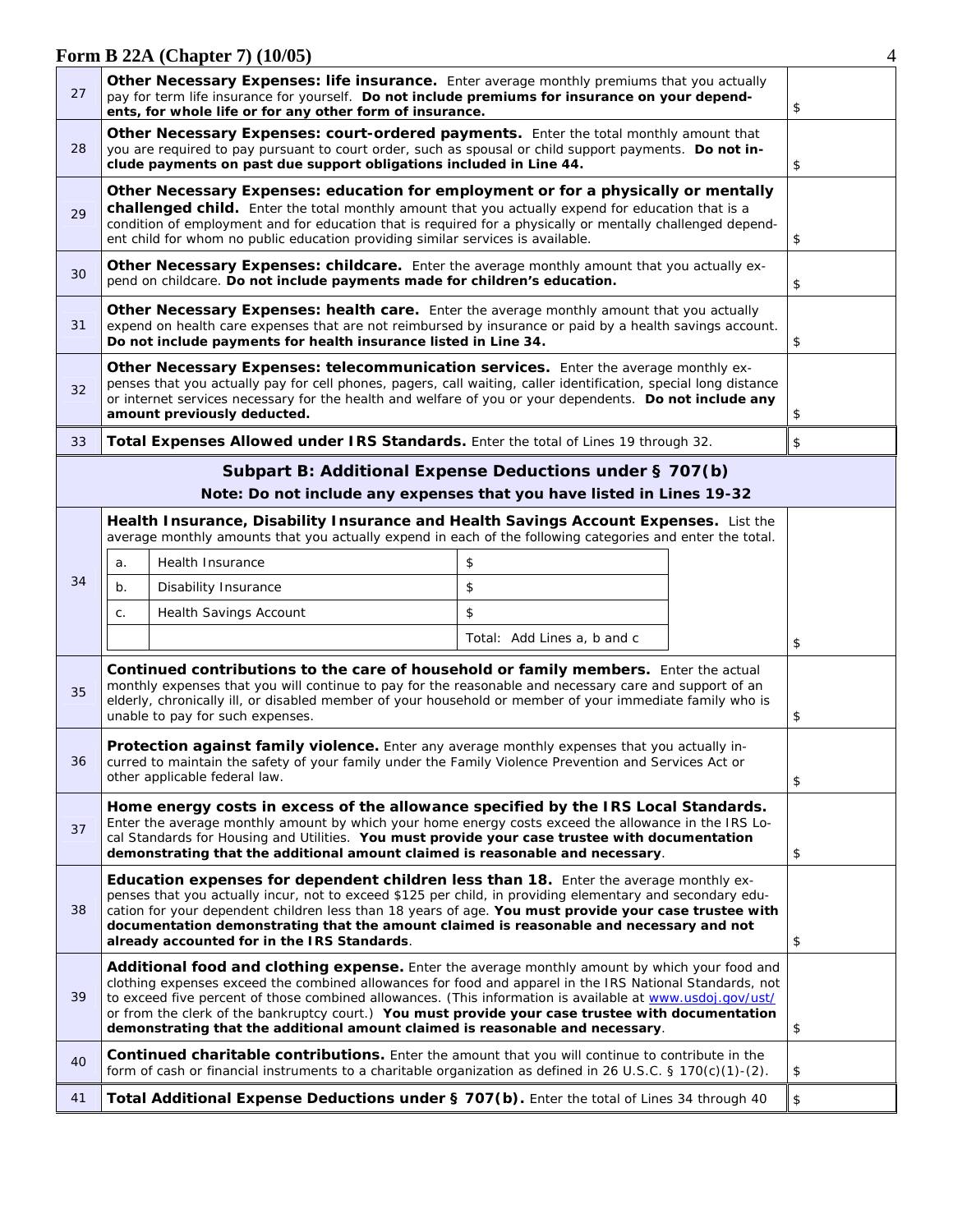|    |                                                                                                                                                                                                                                              | additional entries on a separate page.      | <b>Future payments on secured claims.</b> For each of your debts that is secured by an interest in prop-<br>erty that you own, list the name of the creditor, identify the property securing the debt, and state the Av-<br>erage Monthly Payment. The Average Monthly Payment is the total of all amounts contractually due to<br>each Secured Creditor in the 60 months following the filing of the bankruptcy case, divided by 60. Mort-<br>gage debts should include payments of taxes and insurance required by the mortgage. If necessary, list |                               |      |
|----|----------------------------------------------------------------------------------------------------------------------------------------------------------------------------------------------------------------------------------------------|---------------------------------------------|-------------------------------------------------------------------------------------------------------------------------------------------------------------------------------------------------------------------------------------------------------------------------------------------------------------------------------------------------------------------------------------------------------------------------------------------------------------------------------------------------------------------------------------------------------|-------------------------------|------|
| 42 |                                                                                                                                                                                                                                              | Name of Creditor                            | Property Securing the Debt                                                                                                                                                                                                                                                                                                                                                                                                                                                                                                                            | 60-month Average Payment      |      |
|    | a.                                                                                                                                                                                                                                           |                                             |                                                                                                                                                                                                                                                                                                                                                                                                                                                                                                                                                       | \$                            |      |
|    | b.                                                                                                                                                                                                                                           |                                             |                                                                                                                                                                                                                                                                                                                                                                                                                                                                                                                                                       | \$                            |      |
|    | C.                                                                                                                                                                                                                                           |                                             |                                                                                                                                                                                                                                                                                                                                                                                                                                                                                                                                                       | \$                            |      |
|    |                                                                                                                                                                                                                                              |                                             |                                                                                                                                                                                                                                                                                                                                                                                                                                                                                                                                                       | Total: Add Lines a, b and c.  | \$   |
|    |                                                                                                                                                                                                                                              |                                             | <b>Past due payments on secured claims.</b> If any of the debts listed in Line 42 are in default, and the<br>property securing the debt is necessary for your support or the support of your dependents, you may in-<br>clude in your deductions 1/60th of the amount that you must pay the creditor as a result of the default<br>(the "cure amount") in order to maintain possession of the property. List any such amounts in the follow-<br>ing chart and enter the total. If necessary, list additional entries on a separate page.              |                               |      |
| 43 |                                                                                                                                                                                                                                              | Name of Creditor                            | Property Securing the Debt in Default                                                                                                                                                                                                                                                                                                                                                                                                                                                                                                                 | 1/60th of the Cure Amount     |      |
|    | a.                                                                                                                                                                                                                                           |                                             |                                                                                                                                                                                                                                                                                                                                                                                                                                                                                                                                                       | \$                            |      |
|    | $b$ .                                                                                                                                                                                                                                        |                                             |                                                                                                                                                                                                                                                                                                                                                                                                                                                                                                                                                       | \$                            |      |
|    | C.                                                                                                                                                                                                                                           |                                             |                                                                                                                                                                                                                                                                                                                                                                                                                                                                                                                                                       | \$                            |      |
|    |                                                                                                                                                                                                                                              |                                             |                                                                                                                                                                                                                                                                                                                                                                                                                                                                                                                                                       | Total: Add Lines a, b and c   | \$   |
| 44 |                                                                                                                                                                                                                                              | support and alimony claims), divided by 60. | Payments on priority claims. Enter the total amount of all priority claims (including priority child                                                                                                                                                                                                                                                                                                                                                                                                                                                  |                               | \$   |
|    | <b>Chapter 13 administrative expenses.</b> If you are eligible to file a case under Chapter 13, complete<br>the following chart, multiply the amount in line a by the amount in line b, and enter the resulting adminis-<br>trative expense. |                                             |                                                                                                                                                                                                                                                                                                                                                                                                                                                                                                                                                       |                               |      |
|    | a.                                                                                                                                                                                                                                           |                                             | Projected average monthly Chapter 13 plan payment.                                                                                                                                                                                                                                                                                                                                                                                                                                                                                                    | \$                            |      |
| 45 | b.                                                                                                                                                                                                                                           | the clerk of the bankruptcy court.)         | Current multiplier for your district as determined under sched-<br>ules issued by the Executive Office for United States Trustees.<br>(This information is available at www.usdoj.gov/ust/ or from                                                                                                                                                                                                                                                                                                                                                    | x                             |      |
|    | C.                                                                                                                                                                                                                                           |                                             | Average monthly administrative expense of Chapter 13 case                                                                                                                                                                                                                                                                                                                                                                                                                                                                                             | Total: Multiply Lines a and b | $\,$ |
| 46 |                                                                                                                                                                                                                                              |                                             | Total Deductions for Debt Payment. Enter the total of Lines 42 through 45.                                                                                                                                                                                                                                                                                                                                                                                                                                                                            |                               | \$   |
|    |                                                                                                                                                                                                                                              |                                             | Subpart D: Total Deductions Allowed under § 707(b)(2)                                                                                                                                                                                                                                                                                                                                                                                                                                                                                                 |                               |      |
| 47 |                                                                                                                                                                                                                                              |                                             | Total of all deductions allowed under § 707(b)(2). Enter the total of Lines 33, 41, and 46.                                                                                                                                                                                                                                                                                                                                                                                                                                                           |                               | \$   |

## **Part VI. DETERMINATION OF § 707(b)(2) PRESUMPTION** 48 **Enter the amount from Line 18 (Current monthly income for § 707(b)(2))**  $\left|\frac{1}{3}\right|$ 49 **Enter the amount from Line 47 (Total of all deductions allowed under § 707(b)(2))** \ \ \$ **Monthly disposable income under § 707(b)(2).** Subtract Line 49 from Line 48 and enter the result result the state of the state of the state of the state of the state of the state of the state of the state of the state of the state of the state of the state of the state of the state of the state of the state of the sta 51 **60-month disposable income under § 707(b)(2).** Multiply the amount in Line 50 by the number 60 and enter the result.